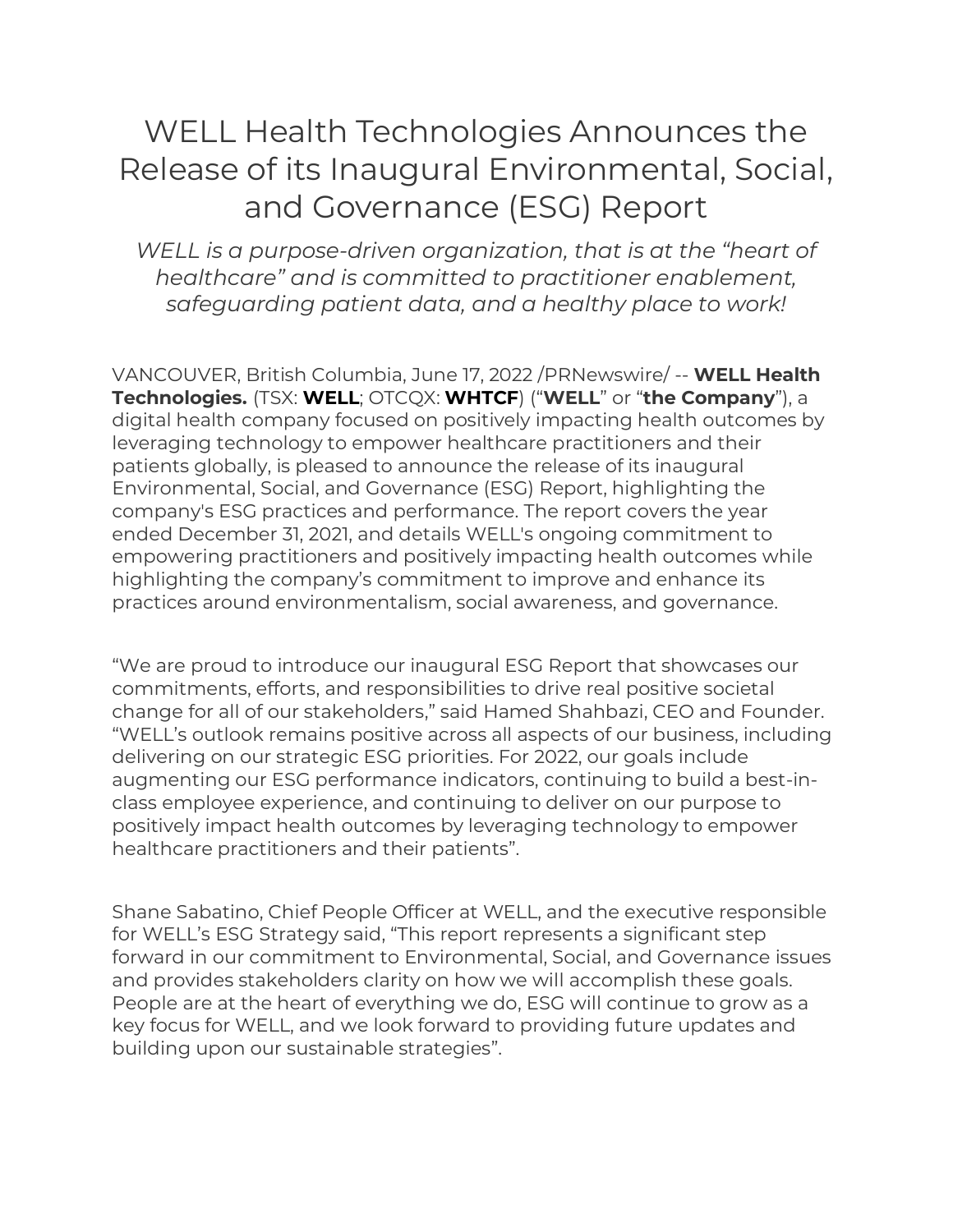WELL's 2021 ESG Report is guided by several global ESG standards, including Global Reporting Initiative (GRI) Standards, the Sustainability Accounting Standards Board (SASB) Health Care Delivery and Software & IT Services Industry Standards, and the United Nations Sustainable Development Goals (UN SDGs). The report provides a detailed view of ESG matters that the Company believes are the most relevant to our stakeholders while ensuring there is a foundation of good governance in all that we do, including the following ESG Priorities (highlights and achievements):

# **Priority #1: Practitioner support and digital enablement**

- Helping practitioners deliver improved health outcomes, WELL is a tech-enabled healthcare company that empowers physicians with a powerful line-up of digital tools and services we refer to as our practitioner enablement platform.
- Our offering provides all the benefits of a fully managed hybrid environment inclusive of brick and mortar and/or virtual delivery capabilities including online and offline medical office assistant support, billing & back-office management, and referral workflow support. It ensures healthcare providers can optimize their schedules so they can spend more time with their patients and less time doing administrative work.
- WELL's digital offerings reduce wait times, travel times (reducing GHGs), and other traditional socio-economic barriers that are often associated with accessing in-person care.

## **Priority #2: Safeguarding patient data**

- Safeguarding the privacy and security of our patients' data while empowering them to proactively leverage their health information is a core element to achieving our mission to positively impact health outcomes.
- Continued investment into WELL's cybersecurity approach to build and improve capabilities
- 100% of WELL's EMR Group is certified in ISO27001, ISO13284 or ISO13485
- WELL had zero reportable data breaches in 2021

## **Priority #3: A healthy place to work**

• Diversity is highlighted in the ESG report as an invaluable strength at WELL. Currently WELL has 70% of Senior Executive team members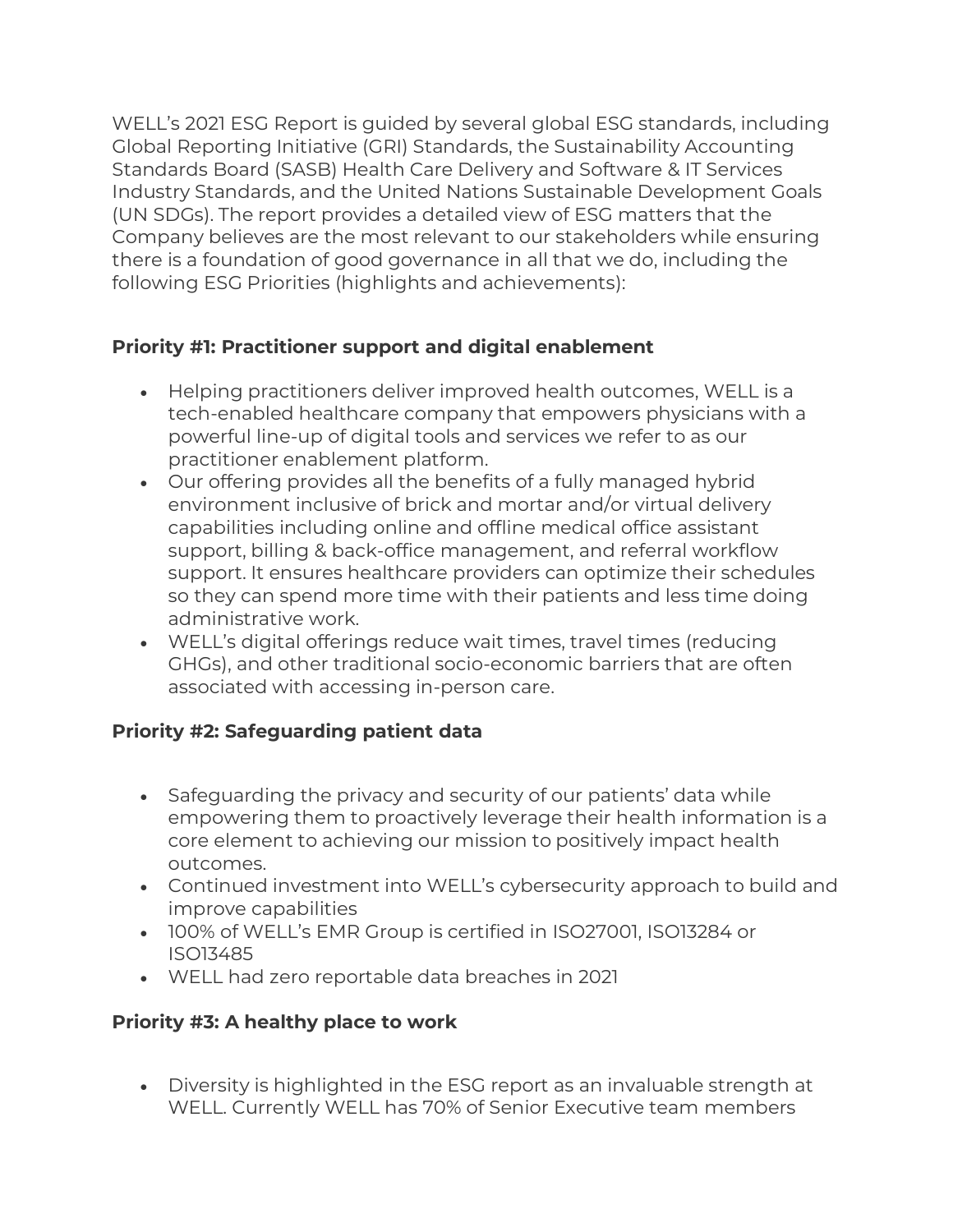representing a visible minority. Furthermore, WELL is committed to achieving at least 33% female representation on its board by the end of 2022.

- Developed a comprehensive COVID-19 response to protect patients and staff in all WELL owned clinics, which resulted in zero COVID-19 outbreaks
- Continued support for a range of well-being initiatives, available to all team members and business units, to help team members stay physically and mentally healthy in a psychologically safe work environment

The full-length report can be found at<esg.well.company> and on the investor relations section of the company's website.

# **WELL HEALTH TECHNOLOGIES CORP.**

Per: "Hamed Shahbazi" Hamed Shahbazi Chief Executive Officer, Chairman and Director

## **About WELL Health Technologies Corp.**

WELL is a technology enabled healthcare company whose overarching objective is to positively impact health outcomes to empower and support healthcare practitioners and their patients. WELL has built an innovative practitioner enablement platform that includes comprehensive end to end practice management tools inclusive of virtual care and digital patient engagement capabilities as well as Electronic Medical Records (EMR), Revenue Cycle Management (RCM) and data protection services. WELL uses this platform to power healthcare practitioners both inside and outside of WELL's own omni-channel patient services offerings. As such, WELL owns and operates Canada's largest network of outpatient medical clinics serving primary and specialized healthcare services and is the provider of a leading multi-national, multi-disciplinary telehealth offering. WELL is publicly traded on the Toronto Stock Exchange under the symbol "**WELL**" and on OTCQX under the symbol "**WHTCF**". To learn more about the Company, please visit: [www.well.company.](http://www.well.company/)

#### **Forward-Looking Information**